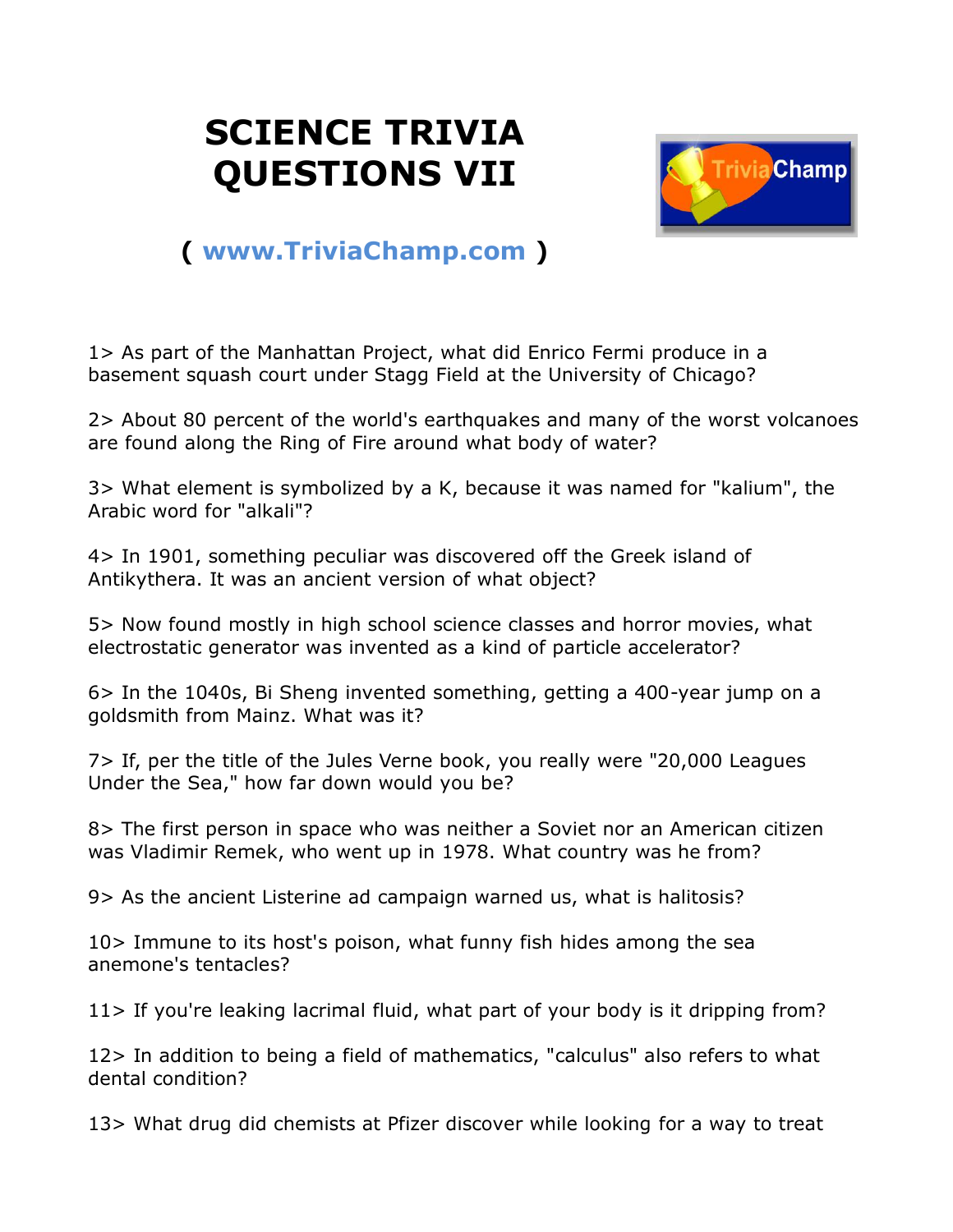heart disease?

14> Based on the volume of a typical barrow, New York state wildlife expert Richard Thomas calculated how much a woodchuck could chuck (if, of course, it could chuck wood). How much?

15> The Disney documentary "White Wilderness" popularized the myth that what creature has a suicidal urge to leap en masse into the ocean?

## **Answers:**

1> Nuclear fission - A Henry Moore sculpture marks the spot on Stagg Field where Enrico Fermi achieved the first self-sustained nuclear reaction.

2> Pacific - Earthquakes are produced by all that shuffling of tectonic plates, which also have a role in producing those volcanic vents that allow magma to spurt up from deep within the earth.

3> Potassium - Strictly speaking, it comes from the Arabic for "calcined ashes". 4> Computer - Used for astronomical calculations, it was found in a shipwreck and turned out to have been built sometime between 150 and 100 BCE,

exhibiting mechanical gear technology that would not resurface for nearly 2000 years.

5> Van De Graaff generator - It looks like a metal ball on a stick, with a smaller version next door.

6> Printing press - With 40,000 ideographs, though, this invention wasn't very practical in China, so people went back to wood blocks.

7> 70,000 miles - The actual distance in a league varies. It's supposed to be as far as a person can walk in an hour, which is a bit over 3 miles.

8> Czechoslovakia - In fact, there were astronauts from Poland, East Germany, Bulgaria, Hungary, Vietnam, Cuba, Mongolia and Romania before there was one from France or Britain.

9> Bad breath - When the ads began running during Prohibition, Listerine was more popular for its 25 percent alcohol.

10> Clownfish - Because it is immune to the sea anemone, it can live in coral reefs.

11> Eyes - It drips from through the lacrimal canaliculi, better known as tear ducts.

12> Tartar - Calculus gets its name from the Latin word for pebble.

13> Viagra - Viagra prevents blood clots by hampering platelets, and it enhances blood flow by relaxing the walls of arteries and veins.

14> 700 lbs - This was based on an average barrow, which is 35 cubic feet. 15> Lemming - The doc was filmed in landlocked Alberta with a few dozen lemmings bought from Manitoba Eskimos. They were filmed on a snow-covered turntable and then tossed off a cliff.